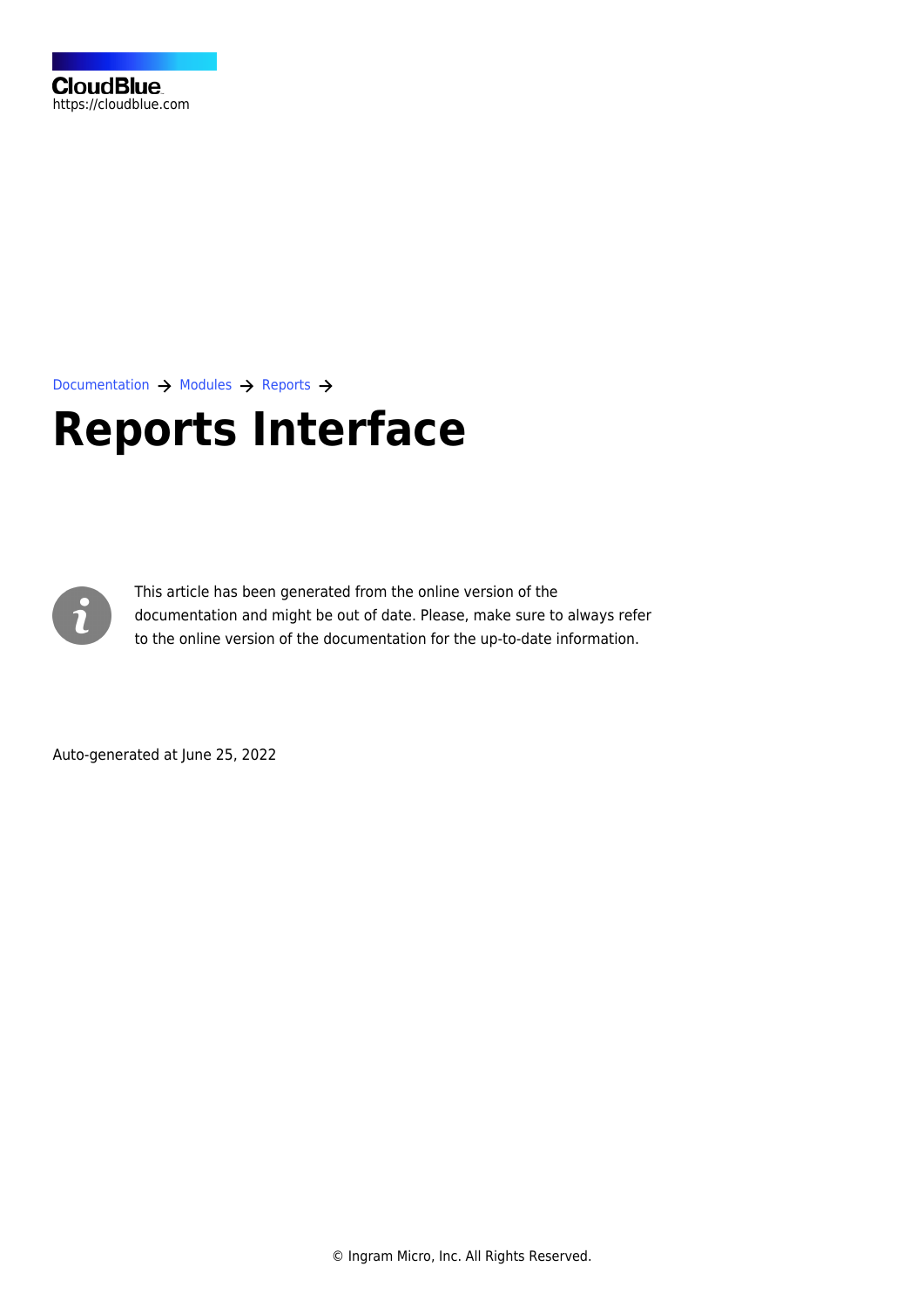The following provides instructions on how to generate and configure report files. Furthermore, the following guidelines showcase how to schedule your report creation and how to download generated report files.

### **Report Creation**

The **Directory** tab of the **Reports** module is used to generate reports only once. The CloudBlue Connect platform provides a wizard that facilitates and streamlines the report creation procedure. This wizard provides a set of default system templates as well as your custom templates configured via the [Reports SDK](https://connect.cloudblue.com/community/sdk/connect-reports-sdk/).

Click the **Create Report** button to launch the report creation wizard.



Follow the wizard instructions to successfully create a report on the Connect platform.

#### **Template**

Choose your template from the list. The provided templates represent predefined report formats that allow exporting data from one or multiple Connect modules.

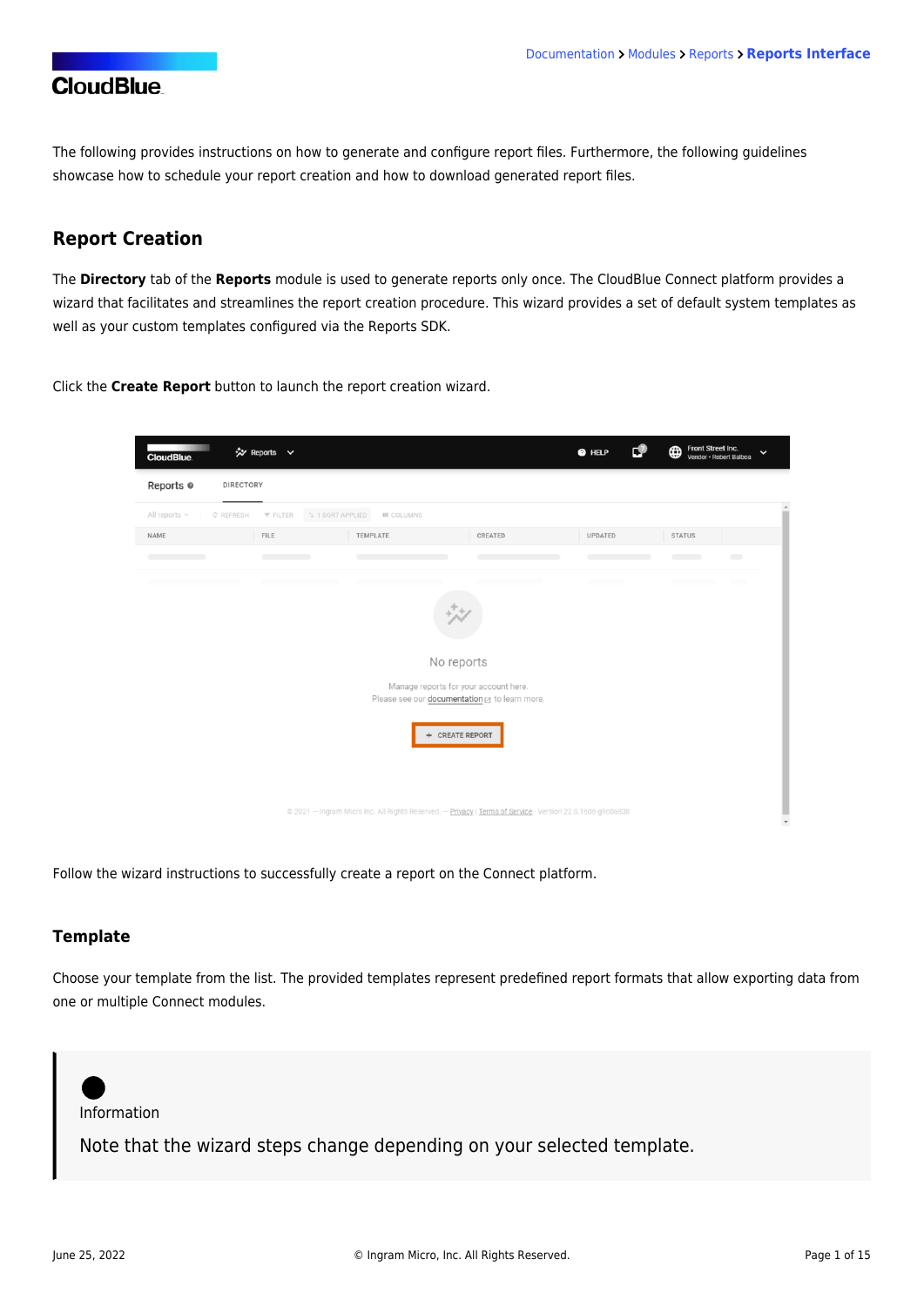| Create report - Step 1<br>Reports <sup>o</sup><br><b>DIRECTOR</b><br>+ CREATE REPORT<br>Select template<br>O<br>Template<br>All reports $\vee$<br><b>C REFRESH</b><br><b>NAME</b><br><b>STATUS</b><br>Q Search for template<br>$\overline{2}$<br>Overview<br>Billing requests report<br>$\circledcirc$<br>RT-9474-6176-0086 · billing_requests<br>Report period<br>3<br>Billing requests report at line item level<br>RT-9474-6176-0087 · billing_requests_line_item<br>Product list<br>$\Delta$<br>Catalog Report<br>RT-9474-6176-0096 · products_catalog |  |
|------------------------------------------------------------------------------------------------------------------------------------------------------------------------------------------------------------------------------------------------------------------------------------------------------------------------------------------------------------------------------------------------------------------------------------------------------------------------------------------------------------------------------------------------------------|--|
|                                                                                                                                                                                                                                                                                                                                                                                                                                                                                                                                                            |  |
|                                                                                                                                                                                                                                                                                                                                                                                                                                                                                                                                                            |  |
|                                                                                                                                                                                                                                                                                                                                                                                                                                                                                                                                                            |  |
|                                                                                                                                                                                                                                                                                                                                                                                                                                                                                                                                                            |  |
|                                                                                                                                                                                                                                                                                                                                                                                                                                                                                                                                                            |  |
|                                                                                                                                                                                                                                                                                                                                                                                                                                                                                                                                                            |  |
| Contracts Report<br>Marketplaces<br>5<br>RT-9474-6176-0094 · contract_list                                                                                                                                                                                                                                                                                                                                                                                                                                                                                 |  |
| <b>Customers List</b><br>RT-9474-6176-0093 · customers_list<br>Output format<br>6                                                                                                                                                                                                                                                                                                                                                                                                                                                                          |  |
| Fulfillment requests failed with vendor reason<br>RT-9474-6176-0085 · fulfillment_requests_failed<br>Details<br>$\overline{7}$                                                                                                                                                                                                                                                                                                                                                                                                                             |  |
| Fulfillment requests report<br>RT-9474-6176-0083 · fulfillment_requests                                                                                                                                                                                                                                                                                                                                                                                                                                                                                    |  |
| Fulfillment requests report at line item level<br>8 Summary<br>RT-9474-6176-0084 · fulfillment_requests_line_item                                                                                                                                                                                                                                                                                                                                                                                                                                          |  |
| <b>Listing List</b><br>RT-9474-6176-0092 · listing list                                                                                                                                                                                                                                                                                                                                                                                                                                                                                                    |  |
| CANCEL<br><b>NEXT</b><br>@ 2021 - Ingram Micro Inc. All Rights Reserved - Privacy   Terms of Use - Version 23.0.1207-g4527a42  Staging                                                                                                                                                                                                                                                                                                                                                                                                                     |  |

Click the **Next** button to continue.

#### **Overview**

The wizard displays different overviews depending on your selected template.

| <b>CloudBlue</b>                                      | ☆ Reports ∨                 | c<br><b>O</b> HELP                                                                                              | Front Street Inc<br>w<br>Vendor · Robert Balboa |
|-------------------------------------------------------|-----------------------------|-----------------------------------------------------------------------------------------------------------------|-------------------------------------------------|
| Reports <sup>®</sup><br><b>DIRECTOR</b>               | Create report - Step 2      |                                                                                                                 | + CREATE REPORT                                 |
| All reports $\vee$<br><b>C REFRESH</b><br><b>NAME</b> | Template                    | Billing requests report overview<br>RT-9474-6176-0086 · billing_requests                                        | <b>STATUS</b>                                   |
|                                                       | $\bullet$<br>Overview       | Description                                                                                                     | ╌                                               |
|                                                       | $\sqrt{3}$<br>Report period | <b>Billing Requests Report</b>                                                                                  |                                                 |
|                                                       | Product list<br>4           | This report provides a view of all billing transactions generated for a given<br>period of time                 |                                                 |
|                                                       | Marketplaces<br>5           | Report accepts to limit the output by:<br>- List of products<br>· List of marketplaces                          |                                                 |
|                                                       | Output format<br>6          | - List of hubs                                                                                                  |                                                 |
|                                                       | Details<br>7                |                                                                                                                 |                                                 |
|                                                       | 8 Summary                   | CANCEL<br><b>BACK</b><br><b>NEXT</b>                                                                            |                                                 |
|                                                       |                             | @ 2021 - Ingram Micro Inc. All Rights Reserved. - Privacy   Terms of Use - Version 23.0.1207-g4527a42 [Staging] |                                                 |

Review the provided description and click **Next** to continue.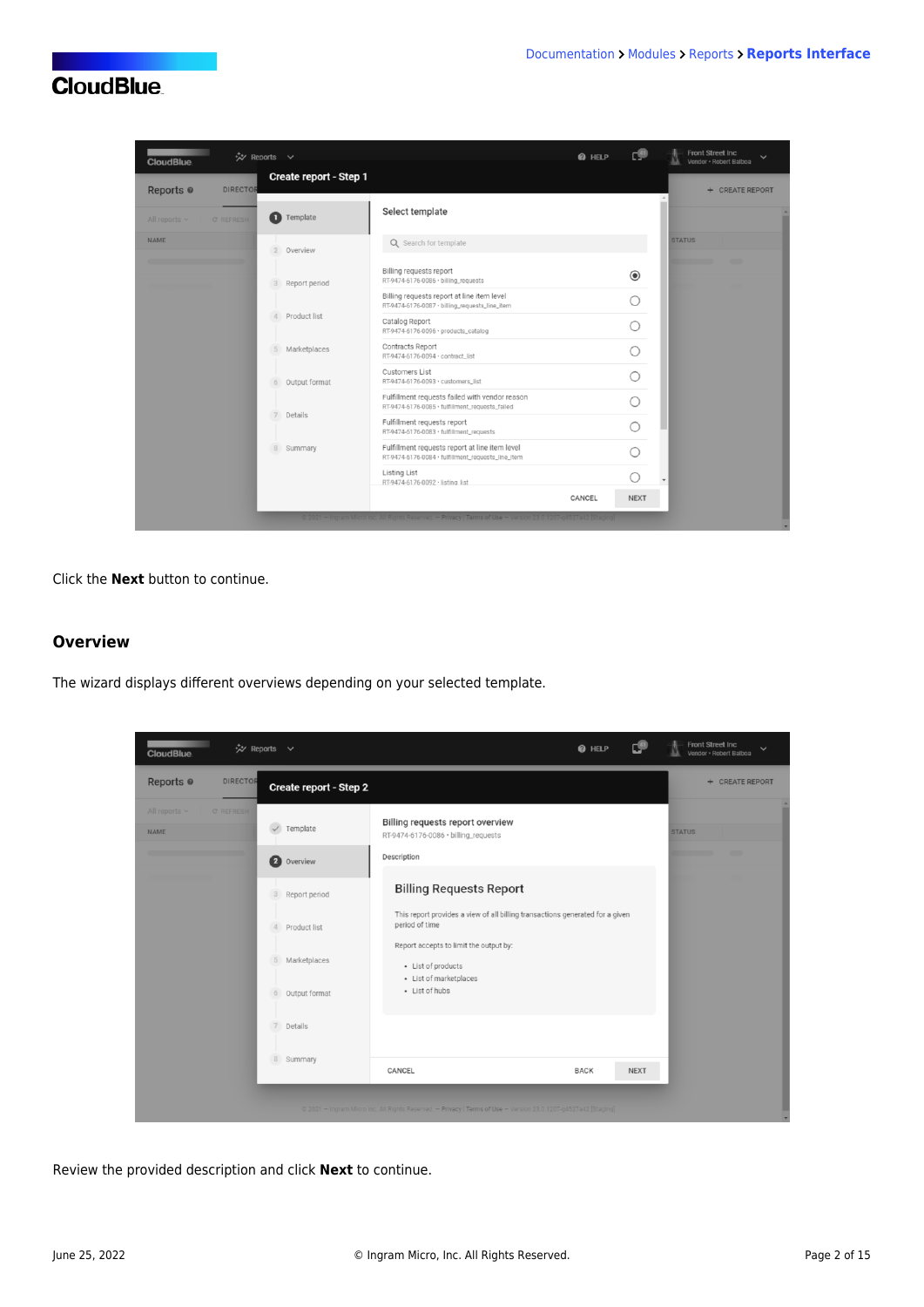### **Parameters**

The wizard provides different parameter steps for your selected report template. In general, it requires selecting report period, choosing a product, and specifying marketplaces or statuses. The following example showcases the **Billing Request Report** configuration.

#### **Report period**

Select a report period by clicking on the provided field.

Choose the start date from the calendar by clicking on it. Thereafter, specify the end date by clicking on the calendar once again.

| ☆ Reports ∨<br><b>CloudBlue</b>                           |                                                                                                           | د©<br><b>O</b> HELP        | Front Street Inc.<br>⊕<br>$\checkmark$<br>Vendor · Robert Balboa |
|-----------------------------------------------------------|-----------------------------------------------------------------------------------------------------------|----------------------------|------------------------------------------------------------------|
| Reports <sup>o</sup><br><b>DIRECTORY</b>                  |                                                                                                           |                            |                                                                  |
| Create report - Step 3<br>All reports $\sim$<br>C REFRESH |                                                                                                           |                            |                                                                  |
| <b>NAME</b><br>$\checkmark$ Template                      | Report period<br>Provide the time period to create the report                                             |                            | <b>STATUS</b><br>$\blacksquare$<br><b>The Common</b>             |
| $\checkmark$<br>Overview                                  | $02/01/2021 - 02/28/2021$                                                                                 | $\times$                   |                                                                  |
| <b>8</b> Report period                                    | $\overline{\phantom{0}}$<br>February 2021<br>$\rightarrow$                                                |                            |                                                                  |
| Product list<br>4                                         | S<br>F S<br>M<br>W<br>$\top$<br>T.<br>$3 \qquad 4 \qquad 5 \qquad 6$<br>$\overline{2}$<br>$\blacksquare$  |                            |                                                                  |
| 5 Marketplaces                                            | $\,$ 8<br>10<br>11 12 13<br>$\overline{7}$<br>$\overline{9}$<br>17  18  19  20<br>15<br>16<br>14          |                            |                                                                  |
| 6 Details                                                 | 22 23 24 25 26 27<br>21<br>$\left( 28\right)$                                                             |                            |                                                                  |
| 7<br>Summary                                              | CANCEL                                                                                                    | <b>BACK</b><br><b>NEXT</b> |                                                                  |
|                                                           | © 2021 - Ingram Micro Inc. All Rights Reserved. - Privacy   Terms of Service - Version 22.0.1606-g9c0a838 |                            |                                                                  |

Make sure that selected period is correct and click **Next** to continue.

#### **Product list**

Specify a product from the following product list.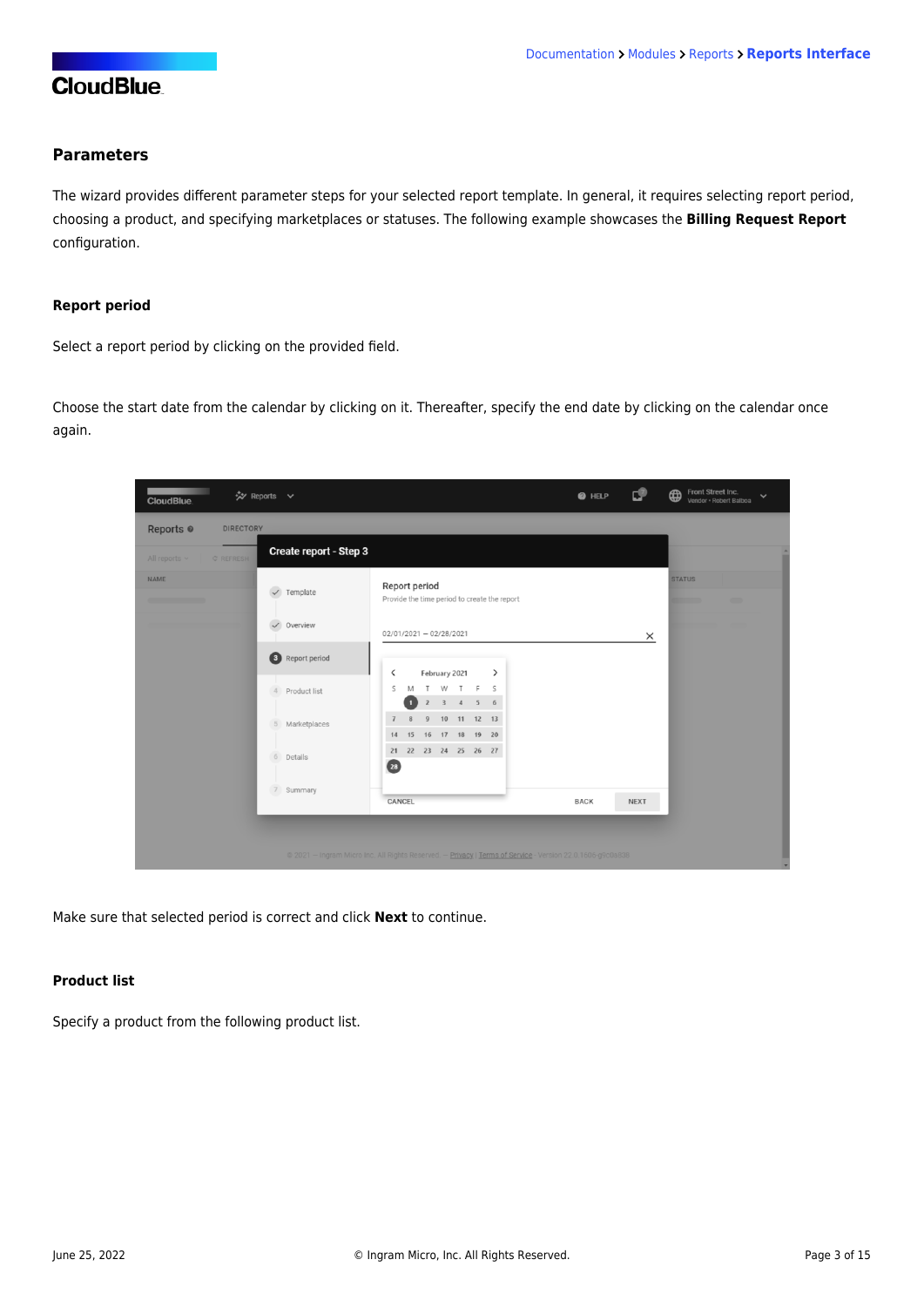

In case you want to select all available products, check the **All** checkbox.

#### **Marketplace**

Select a marketplace from the following list.

| <b>CloudBlue</b>                                      | ☆ Reports ∨               |                                                                                                                 | @ HELP                          | ؈                       | Front Street Inc<br>$\ddotmark$<br>Vendor · Robert Balboa |
|-------------------------------------------------------|---------------------------|-----------------------------------------------------------------------------------------------------------------|---------------------------------|-------------------------|-----------------------------------------------------------|
| Reports <sup>®</sup><br><b>DIRECTOR</b>               | Create report - Step 5    |                                                                                                                 |                                 |                         | + CREATE REPORT                                           |
| All reports $\vee$<br><b>C REFRESH</b><br><b>NAME</b> | Template<br>$\sim$        | Marketplaces<br>Select the marketplaces you want to include in report                                           |                                 |                         | <b>STATUS</b>                                             |
|                                                       | Overview<br>$\sim$        | Q gm                                                                                                            |                                 |                         | $\blacksquare$                                            |
|                                                       | Report period             | All                                                                                                             |                                 | $\overline{\mathbf{v}}$ |                                                           |
|                                                       | Product list              | Mighty Mick's Marketplace<br>MP-47623                                                                           | Mighty Mick's LLC<br>PA-465-053 | $\overline{\mathsf{S}}$ |                                                           |
|                                                       | $\bullet$<br>Marketplaces |                                                                                                                 |                                 |                         |                                                           |
|                                                       | Output format<br>6        |                                                                                                                 |                                 |                         |                                                           |
|                                                       | $\overline{7}$<br>Details |                                                                                                                 |                                 |                         |                                                           |
|                                                       | 8 Summary                 | CANCEL                                                                                                          | <b>BACK</b>                     | <b>NEXT</b>             |                                                           |
|                                                       |                           | @ 2021 - Ingram Micro Inc. All Rights Reserved. - Privacy   Terms of Use - Version 23.0.1207-94527a42 [Staging] |                                 |                         |                                                           |

If you want to select all available marketplaces, check the corresponding checkbox.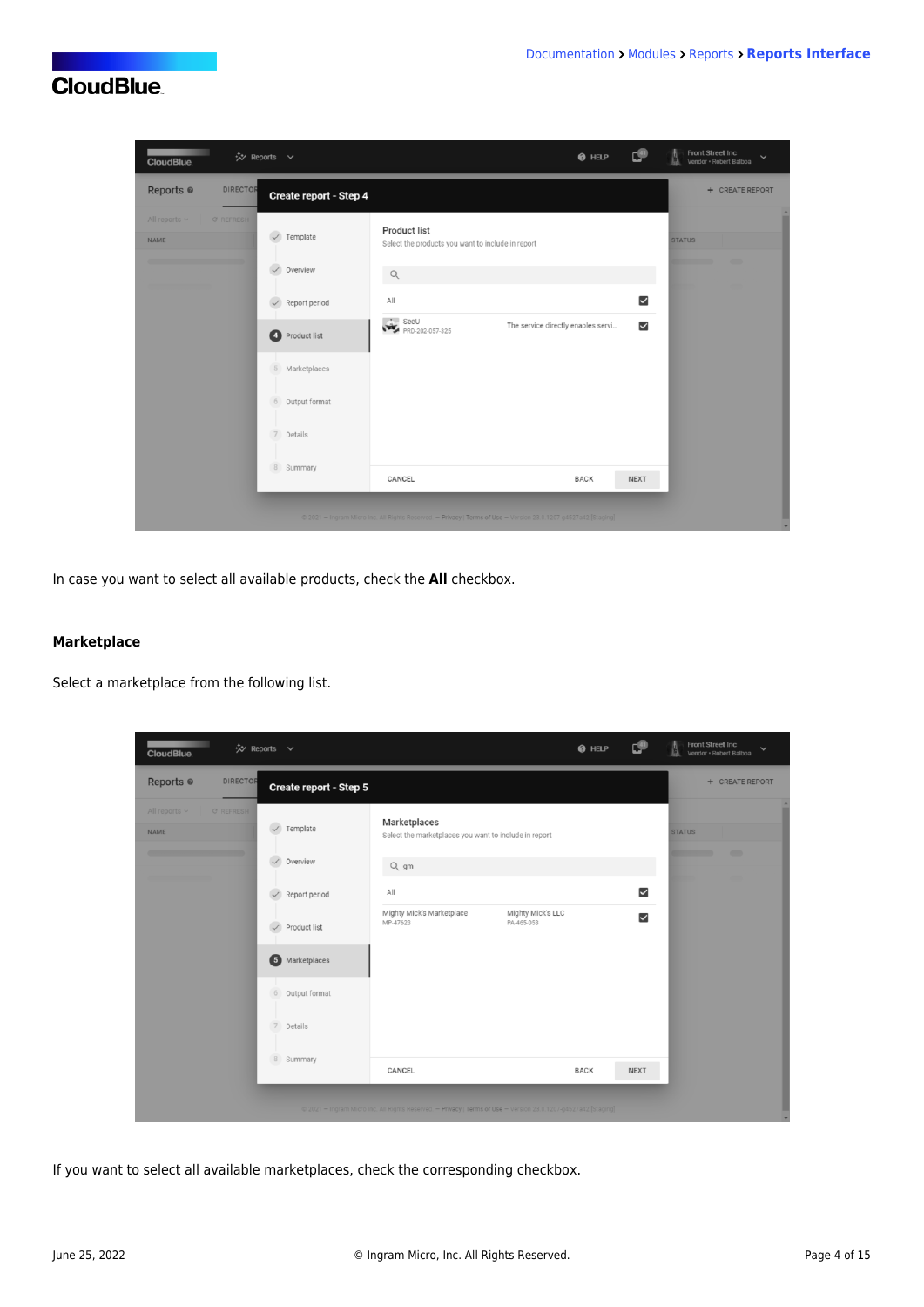### **Output Format**

Select XLSX, JSON or CSV as your report file output format. Note that system doesn't allow changing your output format once your report file is created.

| <b>CloudBlue</b>                                      | ☆ Reports ∨                                                                                 |                                                                                                                           | @ HELP      | ⊕           | Front Street Inc<br>$\checkmark$<br>Vendor · Robert Balboa |
|-------------------------------------------------------|---------------------------------------------------------------------------------------------|---------------------------------------------------------------------------------------------------------------------------|-------------|-------------|------------------------------------------------------------|
| Reports <sup>®</sup><br><b>DIRECTOR</b>               | Create report - Step 6                                                                      |                                                                                                                           |             |             | + CREATE REPORT                                            |
| All reports $\sim$<br><b>C REFRESH</b><br><b>NAME</b> | Template<br>$\checkmark$                                                                    | Output format                                                                                                             |             |             | <b>STATUS</b>                                              |
|                                                       | $\checkmark$<br>Overview                                                                    | Export data in Microsoft Excel 2020 format.<br>С                                                                          |             |             | $\blacksquare$                                             |
|                                                       | Report period<br>Product list<br>Marketplaces<br>$\bullet$<br>Output format<br>7<br>Details | $\circledcirc$<br>Export data as JSON<br>Export data as CSV                                                               |             |             |                                                            |
|                                                       | 8 Summary                                                                                   | CANCEL<br>@ 2021 - Ingram Micro Inc. All Rights Reserved. - Privacy   Terms of Use - Version 23.0.1207-g4527a42 [Staging] | <b>BACK</b> | <b>NEXT</b> |                                                            |

Click **Next** to continue.

### **Details**

Specify the following report details:

- **Report name**: Enter your report name in this field.
- **Report description**: Provide a description for your report (optional)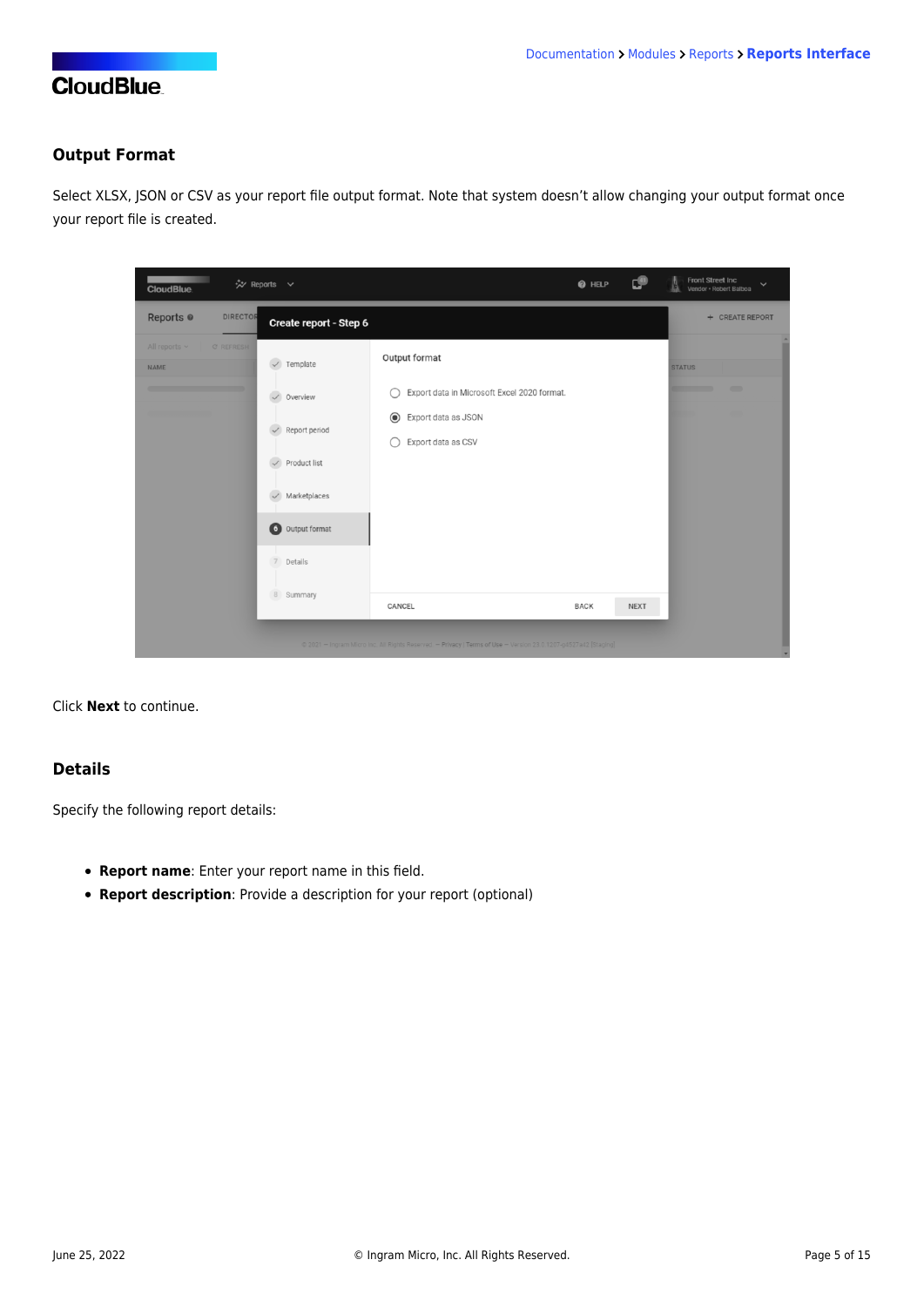| <b>CloudBlue</b>                                      | ☆ Reports ∨                                                                                                                                                                                                    |                                                                                                                 | <b>O</b> HELP | د®     | Front Street Inc<br>$\checkmark$<br>Vendor · Robert Balboa |
|-------------------------------------------------------|----------------------------------------------------------------------------------------------------------------------------------------------------------------------------------------------------------------|-----------------------------------------------------------------------------------------------------------------|---------------|--------|------------------------------------------------------------|
| <b>DIRECTOR</b><br>Reports <sup>o</sup>               | Create report - Step 7                                                                                                                                                                                         |                                                                                                                 |               |        | + CREATE REPORT                                            |
| All reports $\vee$<br><b>C REFRESH</b><br><b>NAME</b> | $\checkmark$<br>Template<br>$\checkmark$<br>Overview<br>$\checkmark$<br>Report period<br>$\checkmark$<br>Product list<br>Marketplaces<br>$\checkmark$<br>Output format<br>$\checkmark$<br>$\bullet$<br>Details | Report name*<br>Billing requests report<br>Report description (optional)<br>Enter your description here!        |               |        | <b>STATUS</b><br>$\blacksquare$                            |
|                                                       | 8 Summary                                                                                                                                                                                                      | CANCEL                                                                                                          | <b>BACK</b>   | CREATE |                                                            |
|                                                       |                                                                                                                                                                                                                | @ 2021 - Ingram Micro Inc. All Rights Reserved. - Privacy   Terms of Use - Version 23.0.1207-94527a42 [Staging] |               |        |                                                            |

Click **Create** to finalize your export request creation.

### **Summary**

Once your report object is created, the system provides a summary.

| ☆ Reports ∨<br><b>CloudBlue</b>                                  |                                                                                                           |                                                  | <b>O</b> HELP        | د©    | Front Street Inc.<br>$\bigoplus$<br>$\checkmark$<br>Vendor · Robert Balboa |
|------------------------------------------------------------------|-----------------------------------------------------------------------------------------------------------|--------------------------------------------------|----------------------|-------|----------------------------------------------------------------------------|
| Reports <sup>o</sup><br><b>DIRECTORY</b>                         |                                                                                                           |                                                  |                      |       | + CREATE REPORT                                                            |
| Create report - Step 7<br>All reports $\sim$<br><b>C REFRESH</b> |                                                                                                           |                                                  |                      |       | $10 -$<br>$1 - 1$ of $1 \leq$                                              |
| $NAME$ $\star$<br>$\checkmark$<br>Template                       | Summary                                                                                                   |                                                  |                      |       | TATUS -                                                                    |
| <b>Tutorial Billing</b><br>RP-223-730-587                        |                                                                                                           | <b>Tutorial Billing</b>                          |                      |       | ÷<br><b>Pending</b>                                                        |
| Overview<br>$\checkmark$                                         | Name                                                                                                      | RP-223-730-587<br><b>Billing Requests Report</b> | <b>O</b> Pending     |       | $10 -$<br>$1 - 1$ of $1 \leq$                                              |
| Report period<br>$\checkmark$                                    | Template                                                                                                  | RT-8419-1585-0030                                |                      |       |                                                                            |
|                                                                  | Repository                                                                                                | <b>Connect Reports</b><br>RR-8419-1585           |                      |       |                                                                            |
| Product list<br>$\checkmark$                                     |                                                                                                           |                                                  |                      |       |                                                                            |
| Marketplaces<br>$\checkmark$                                     |                                                                                                           |                                                  |                      |       |                                                                            |
| Details<br>$\overline{\phantom{0}}$                              |                                                                                                           |                                                  |                      |       |                                                                            |
| Ω<br>Summary                                                     |                                                                                                           |                                                  | <b>GO TO DETAILS</b> | CLOSE |                                                                            |
|                                                                  |                                                                                                           |                                                  |                      |       |                                                                            |
|                                                                  | © 2021 - Ingram Micro Inc. All Rights Reserved. - Privacy   Terms of Service - Version 22.0.1606-g9c0a838 |                                                  |                      |       |                                                                            |
|                                                                  |                                                                                                           |                                                  |                      |       |                                                                            |

Review the summary and click **Go to Details** to access the Report details screen. Otherwise, click **Close** and return to the Reports module.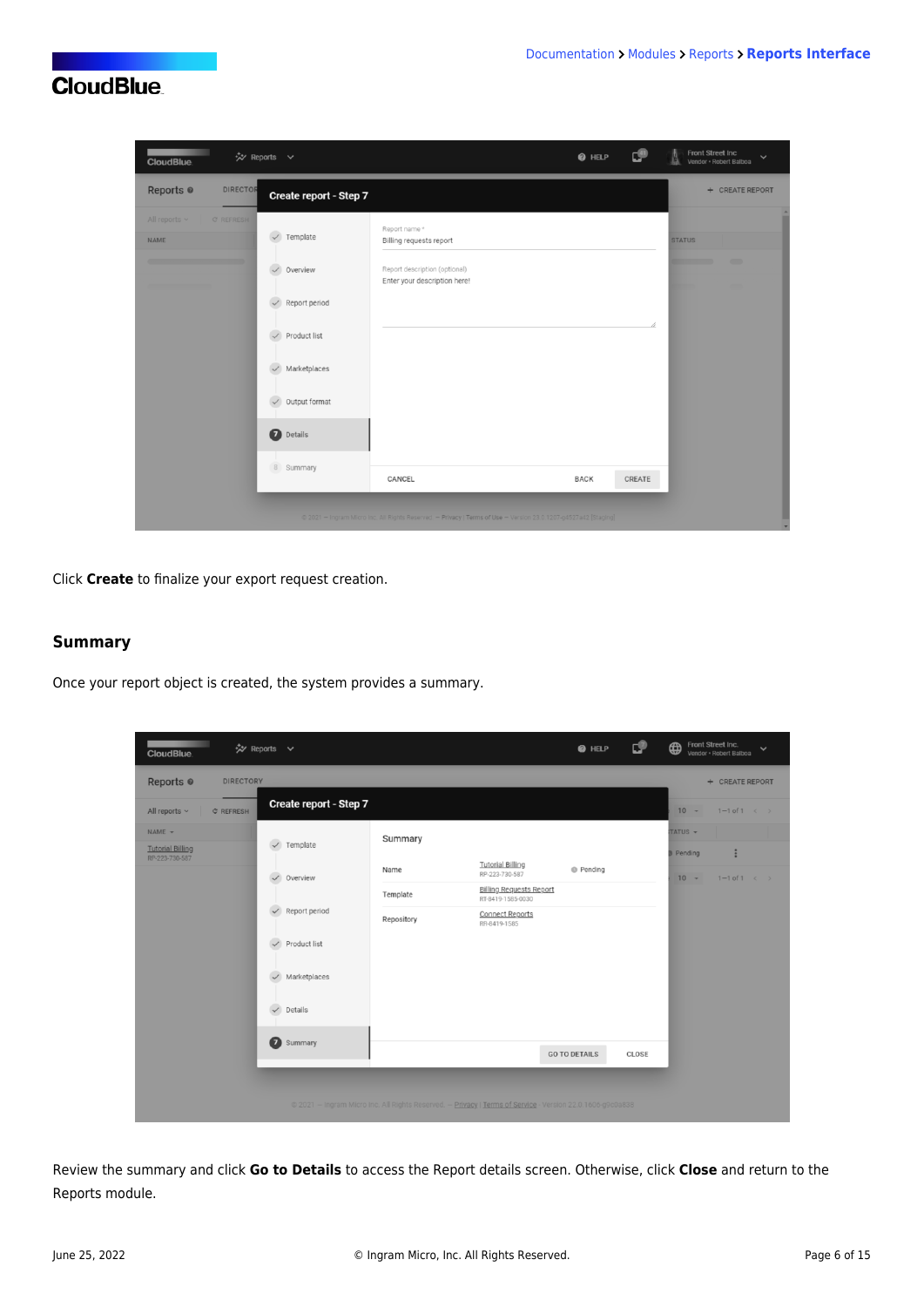### **Report Details**

Click on the report name from the **Directory** tab of the Reports module to access the **Report details** screen.

| ☆ Reports ∨<br>@ HELP<br><b>CloudBlue</b>                                                                                                                                                                                     | Front Street Inc.<br>сØ<br>⊕<br>$\checkmark$<br>Vendor · Robert Balboa               |
|-------------------------------------------------------------------------------------------------------------------------------------------------------------------------------------------------------------------------------|--------------------------------------------------------------------------------------|
| Report details $\circ$<br>$\leftarrow$                                                                                                                                                                                        | i                                                                                    |
| Template<br><b>Status</b><br>Repository<br>Name<br><b>Tutorial Billing</b><br>Billing requests report<br>Connect Reports System<br><b>O</b> Pending<br>RP-223-730-587<br>RT-8419-1585-0030 · billing_requests<br>RR-8419-1585 | CONVERSATION CO-208-078-292-202-158-121 > <<br>March 11, 2021                        |
| <b>PARAMETERS</b><br>GENERAL                                                                                                                                                                                                  | Report is being prepared for the<br>execution                                        |
| Report file<br>File is processing, please wait.                                                                                                                                                                               | 10:30 AM<br>Token for report execution.<br>Report has been successfully<br>executed. |
| Description<br>This is a tutorial billing report.                                                                                                                                                                             | 10:31 AM                                                                             |
| Updated<br>Created<br>03/11/2021 10:30 AM<br>03/11/2021 10:30 AM<br>Robert Balboa (UR-149-860-972)<br>Robert Balboa (UR-149-860-972)                                                                                          |                                                                                      |
| @ 2021 - Ingram Micro Inc. All Rights Reserved. - Privacy   Terms of Service - Version 22.0.1606-g9c0a838                                                                                                                     | $I \oplus$<br>B<br>$\rightarrow$<br>Write a message                                  |

The **Report details** screen contains your report object data. Namely, provided **Name**, specified **Description**, selected **Template**, associated **Dates**, report **Status**, file **Repository** and report type (**System** or **Custom**).

Furthermore, you can use the **Conversation** field to leave a message for your account users or to examine the system messages.

Once the system will successfully process a report file, it will be available for download under **Report file**.

Click on the **Parameters** tab to access your specified parameters.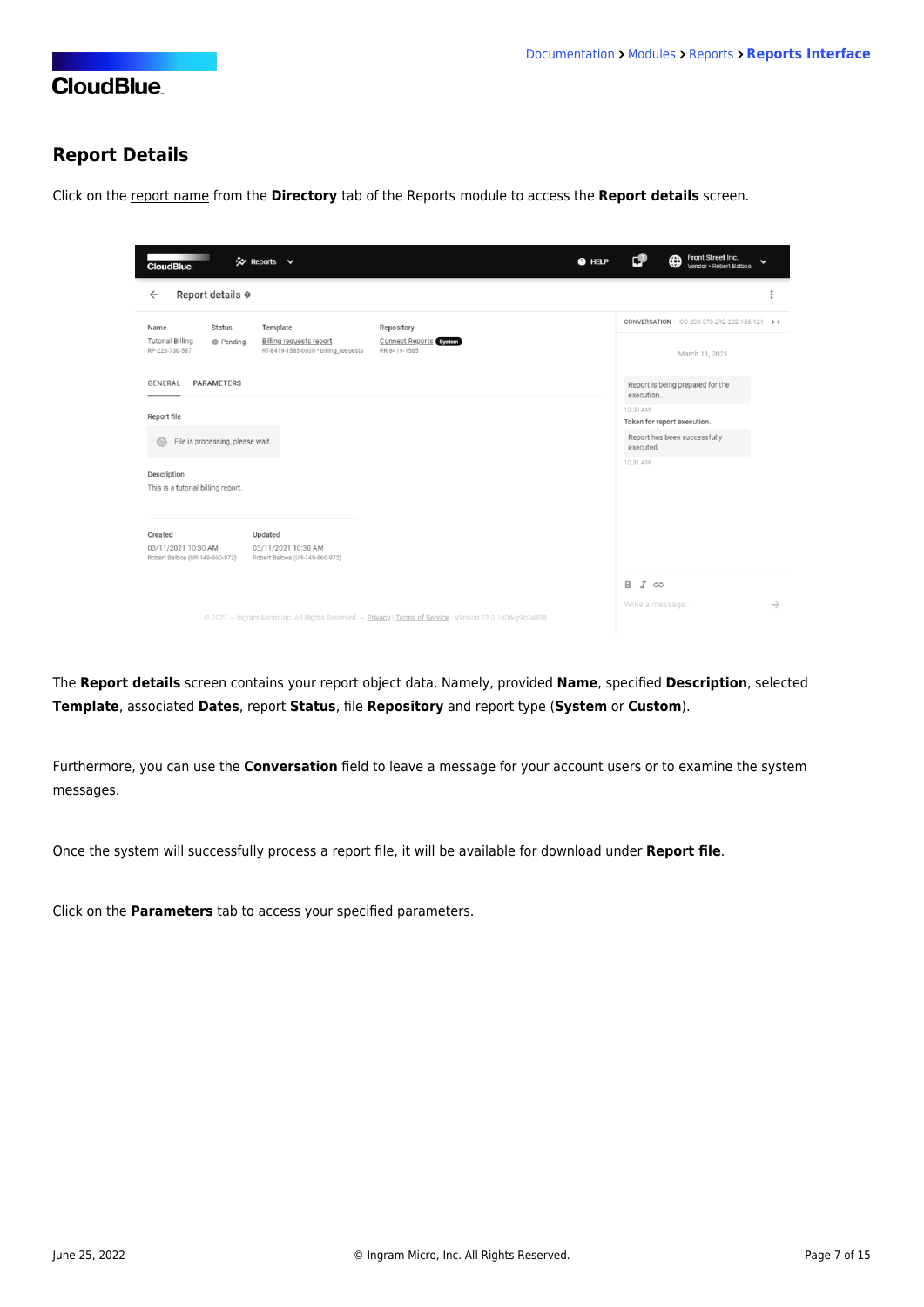| <b>CONTRACTOR</b><br><b>CloudBlue</b>                                           | ☆ Reports ∨                                                                 | <b>O</b> HELP                                                                                             | Front Street Inc.<br>⊕<br>$\checkmark$<br>Vendor · Robert Balboa |               |
|---------------------------------------------------------------------------------|-----------------------------------------------------------------------------|-----------------------------------------------------------------------------------------------------------|------------------------------------------------------------------|---------------|
| Report details $\circ$<br>$\leftarrow$                                          |                                                                             |                                                                                                           |                                                                  | $\vdots$      |
| Status<br>Name<br><b>Tutorial Billing</b><br><b>O</b> Pending<br>RP-223-730-587 | Template<br>Billing requests report<br>RT-8419-1585-0030 · billing_requests | Repository<br>Connect Reports System<br>RR-8419-1585                                                      | CONVERSATION CO-208-078-292-202-158-121 > <<br>March 11, 2021    |               |
| PARAMETERS<br><b>GENERAL</b>                                                    |                                                                             |                                                                                                           | Report is being prepared for the<br>execution<br>10:30 AM        |               |
| NAME                                                                            | TYPE                                                                        | VALUE                                                                                                     | Token for report execution.                                      |               |
| Report period<br>date                                                           | Date Range                                                                  | 01/31/2021 7:00 PM - 02/28/2021 6:59 PM                                                                   | Report has been successfully<br>executed.                        |               |
| Product list<br>product                                                         | Product                                                                     | 1 Product (PRD-404-832-779)                                                                               | 10:31 AM                                                         |               |
| Marketplaces<br>mkp                                                             | Marketplace                                                                 | 1 Marketplace (MP-38661)                                                                                  |                                                                  |               |
|                                                                                 |                                                                             | @ 2021 - Ingram Micro Inc. All Rights Reserved. - Privacy   Terms of Service - Version 22.0.1606-g9c0a838 | B I GD<br>Write a message                                        | $\rightarrow$ |

Note that provided parameters vary depending on the selected report template.

### **Downloading Report Files**

Download your report file from the **Report details** screen.

Make sure that your report status displays "**Ready"**. Thereafter, click the **Download** button to successfully download your report file.

| <b>CONTRACTOR</b><br>☆ Reports ∨<br>@ HELP<br><b>CloudBlue</b>                                                                                                               | <b>Front Street Inc</b><br>$\checkmark$<br>Vendor · Robert Balboa |
|------------------------------------------------------------------------------------------------------------------------------------------------------------------------------|-------------------------------------------------------------------|
| Report details @<br>$\leftarrow$                                                                                                                                             | $\ddot{.}$                                                        |
| Template<br>Repository<br>Name<br>Status                                                                                                                                     | CONVERSATION CO-137-847-387-520-366-626 ><                        |
| Billing requests report<br>Billing requests report<br>Connect Reports System<br><b>&amp;</b> Ready<br>RP-313-663-490<br>RT-9474-6176-0086 · billing_requests<br>RR-9474-6176 | July 9, 2021                                                      |
| <b>PARAMETERS</b><br>GENERAL                                                                                                                                                 | Report is being prepared for the<br>execution                     |
| Report file                                                                                                                                                                  | 8:57 AM<br>Token for report execution.                            |
| RP-313-663-490-a63c427277.zip<br>DOWNLOAD<br>$\subset$                                                                                                                       | Report is being executed                                          |
| 305.88 KB                                                                                                                                                                    | 8:59 AM                                                           |
| Description                                                                                                                                                                  | Report has been successfully<br>executed.                         |
| Enter your description here!                                                                                                                                                 | 8:59 AM                                                           |
|                                                                                                                                                                              |                                                                   |
| Created<br>Updated                                                                                                                                                           |                                                                   |
| 07/09/2021 8:57 AM<br>07/09/2021 8:59 AM<br>Robert Balboa (UR-666-226-259)<br>Token for report execution. (SU-892-520-718)                                                   |                                                                   |
|                                                                                                                                                                              | $I \oplus$<br>B                                                   |
|                                                                                                                                                                              | Write a message<br>$\rightarrow$                                  |
| @ 2021 - Ingram Micro Inc. All Rights Reserved. - Privacy   Terms of Use - Version 23.0.1207-g4527a42 [Staging]                                                              |                                                                   |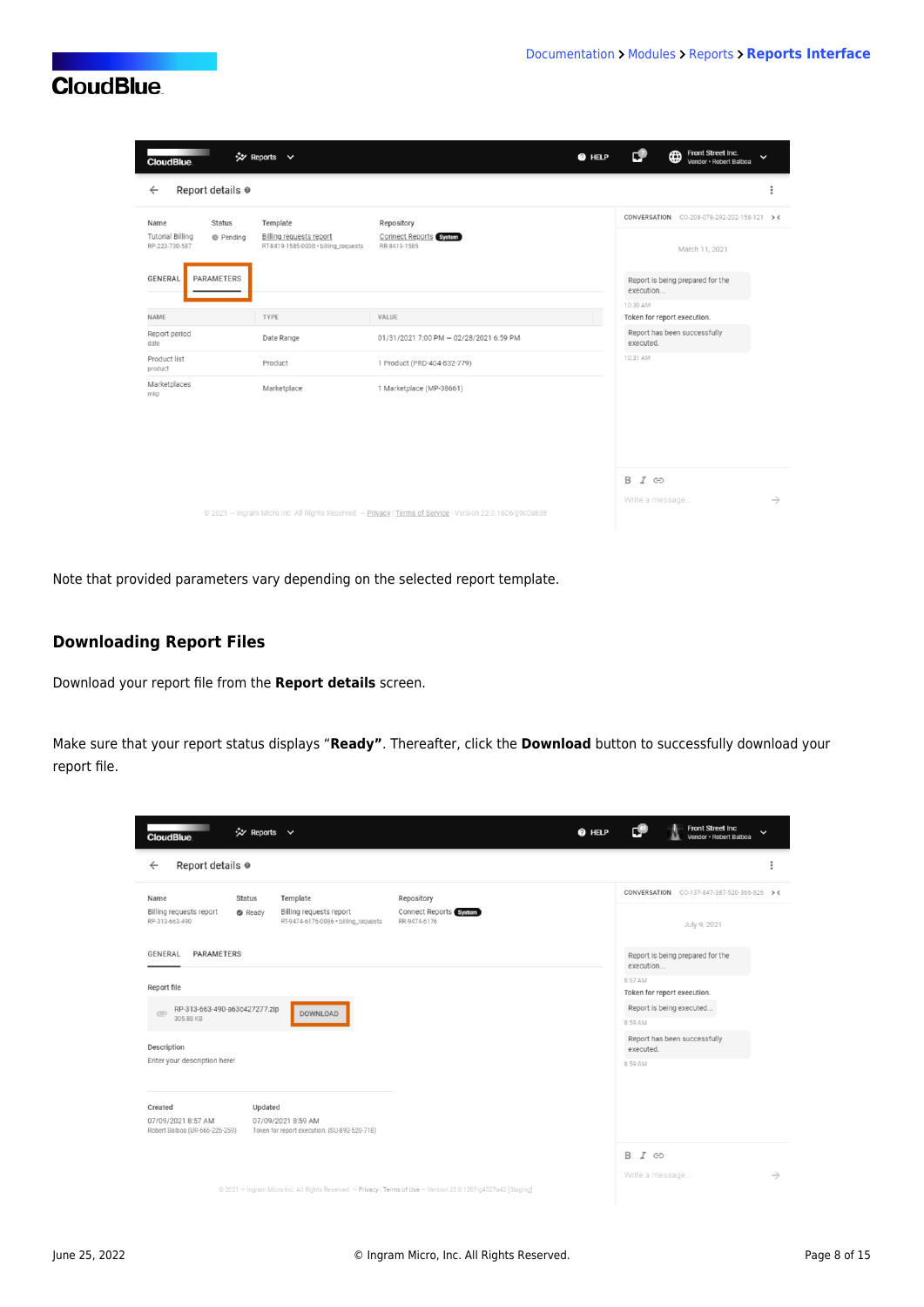Once your report file is downloaded successfully, you can delete the report object by clicking on the vertical ellipsis icon and selecting the Delete option. Note, however, that your deleted report objects cannot be restored.

### **Schedule Creation**

The CloudBlue Connect platform can systematically generate required reports on your scheduled time via the **Schedules** tab. The system allows creating schedule objects by using a wizard that provides various trigger configurations and includes the same set of available templates and report parameters as presented within the report creation creation wizard.

Access the **Schedules** tab and click the **Create Schedule** to launch the schedule creation wizard.



Follow the wizard steps to successfully configure your scheduled reports creation.

#### **Trigger**

Specify your schedule trigger configurations as follows:

- **Daily/ Weekly/ Monthly**: The system can generate reports daily, weekly or once a month. Note that the following options vary depending on your selected schedule type.
- **Day of month/week:** Choose month day or week day by using this field.
- **Time:** Select your report file creation time.
- **Timezone**: Specify required timezone in this field.
- **Name**: Enter a name for your schedule object.
- **Description**: Provide a description for your schedule object (optional).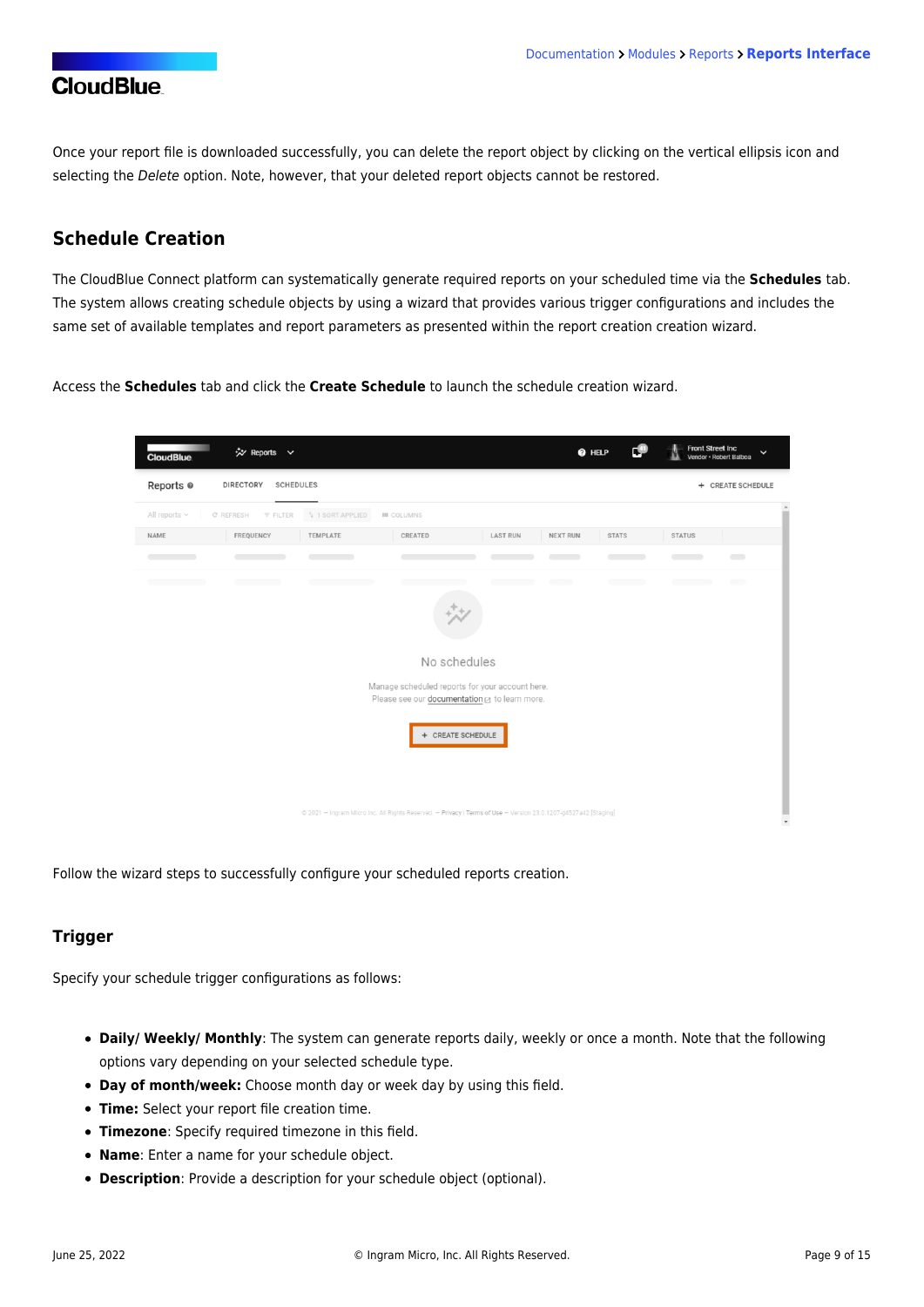

Click **Next** to continue.

#### **Template**

Choose your template from the list. Note that the following steps vary depending on your selected template.

| <b>CloudBlue</b>     |                  | ☆ Reports ∨               |                                                                                                               | @ HELP      | г®             | Front Street Inc<br>Vendor - Robert Balboa |
|----------------------|------------------|---------------------------|---------------------------------------------------------------------------------------------------------------|-------------|----------------|--------------------------------------------|
| Reports <sup>o</sup> | <b>DIRECTOR</b>  | Create schedule - Step 2  |                                                                                                               |             |                | + CREATE SCHEDULE                          |
| All reports $\vee$   | <b>C REFRESH</b> | Trigger                   | Q Search for template                                                                                         |             |                |                                            |
| <b>NAME</b>          | FREQUI           | Ø<br>Template             | Fulfillment requests failed with vendor reason<br>RT-9474-6176-0085 · fulfillment_requests_failed             |             |                | <b>STATUS</b>                              |
|                      | <b>CITY</b>      |                           | Fulfillment requests report<br>RT-9474-6176-0083 · fulfillment_requests                                       |             |                | $\overline{\phantom{a}}$                   |
|                      |                  | Overview<br>3             | Fulfillment requests report at line item level<br>RT-9474-6176-0084 · fulfillment_requests_line_item          |             | ∩              |                                            |
|                      |                  | Product list<br>4         | <b>Listing List</b><br>RT-9474-6176-0092 · listing_list                                                       |             |                |                                            |
|                      |                  | Report period<br>5        | Listing Requests<br>RT-9474-6176-0091 · listing_requests                                                      |             |                |                                            |
|                      |                  |                           | Subscriptions list report<br>RT-9474-6176-0088 · subscription_list                                            |             |                |                                            |
|                      |                  | Output format<br>6        | Tier Configuration requests<br>RT-9474-6176-0089 · tier_configuration_requests                                |             |                |                                            |
|                      |                  | $\overline{7}$<br>Summary | Tier Configurations<br>RT-9474-6176-0090 · tier_configuration_list                                            |             |                |                                            |
|                      |                  |                           | Usage per subscription<br>RT-9474-6176-0095 · usage_in_subscription                                           |             | $\circledcirc$ |                                            |
|                      |                  |                           | CANCEL                                                                                                        | <b>BACK</b> | <b>NEXT</b>    |                                            |
|                      |                  |                           | @ 2021 - Ingram Micro Inc. All Rights Reserved - Privacy   Terms of Use - Version 23.0.1207-g4527a42  Staging |             |                |                                            |

Get familiar with the template overview and continue with report parameters configuration.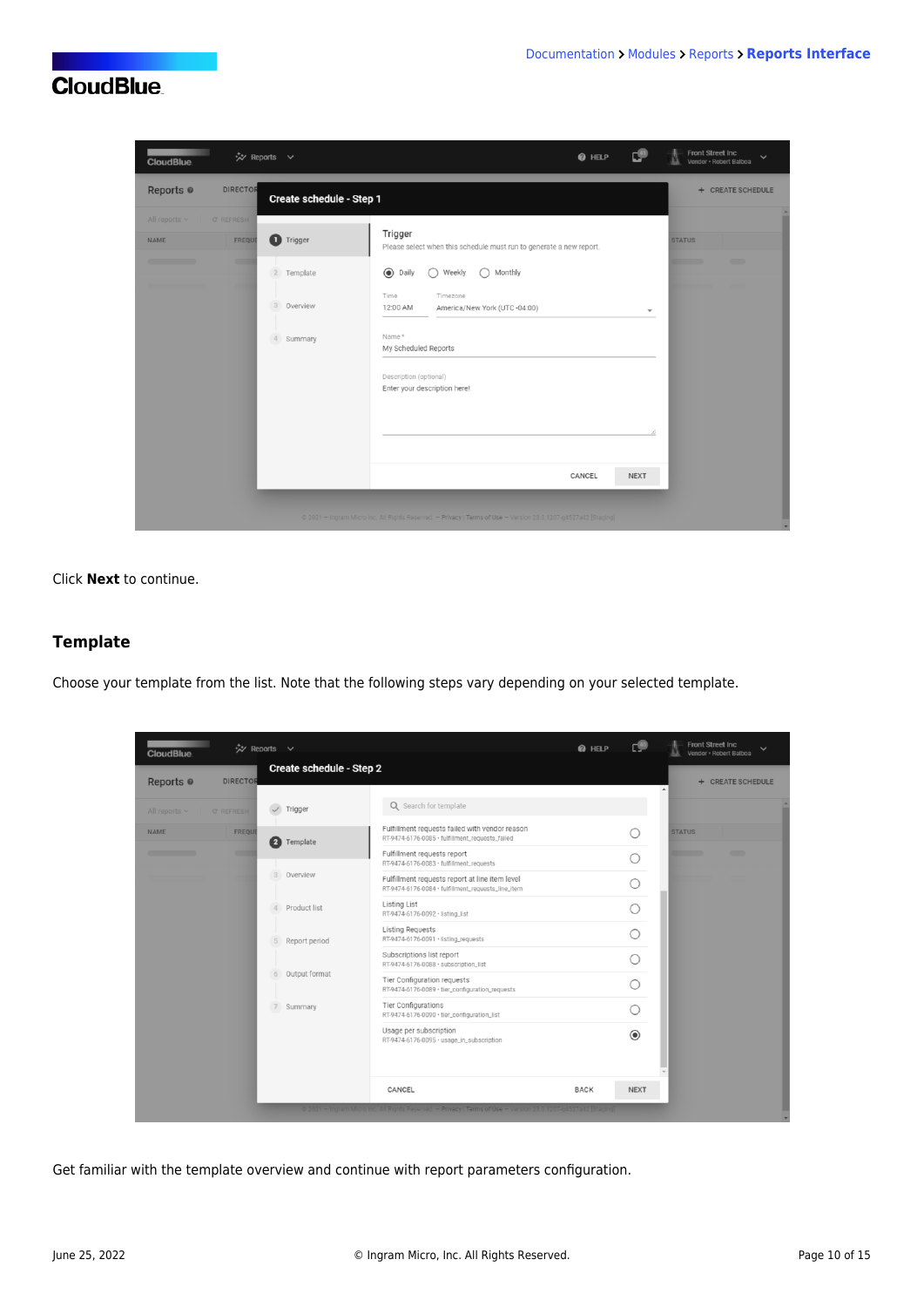### **Product List**

Select a product list in case the system prompts to specify such parameter.

| ☆ Reports ∨<br><b>CloudBlue</b>          |                              |                                                                                                                 | <b>O</b> HELP                      | ピ                       | Front Street Inc<br>Vendor · Robert Balboa           |
|------------------------------------------|------------------------------|-----------------------------------------------------------------------------------------------------------------|------------------------------------|-------------------------|------------------------------------------------------|
| Reports <sup>o</sup><br><b>DIRECTORY</b> | <b>SCHEDULES</b>             |                                                                                                                 |                                    |                         | + CREATE SCHEDULE                                    |
| All reports $\vee$<br><b>C REFRESH</b>   | Create schedule - Step 4     |                                                                                                                 |                                    |                         |                                                      |
| FREQUE<br><b>NAME</b><br>œ               | $\sqrt{\phantom{a}}$ Trigger | Product list<br>Select the products for what you want to filter active subscriptions                            |                                    |                         | <b>STATUS</b><br>$\blacksquare$<br><b>The Common</b> |
|                                          | Template                     | Q                                                                                                               |                                    |                         |                                                      |
|                                          | Overview                     | All                                                                                                             |                                    | $\overline{\mathbf{v}}$ |                                                      |
|                                          | Product list                 | $\therefore$ SeeU<br>PRD-202-057-325                                                                            | The service directly enables servi | $\overline{\mathsf{S}}$ |                                                      |
|                                          | Report period<br>5           |                                                                                                                 |                                    |                         |                                                      |
|                                          | Output format<br>6           |                                                                                                                 |                                    |                         |                                                      |
|                                          | 7<br>Summary                 | CANCEL                                                                                                          | <b>BACK</b>                        | <b>NEXT</b>             |                                                      |
|                                          |                              | @ 2021 - Ingram Micro Inc. All Rights Reserved. - Privacy   Terms of Use - Version 23.0.1207-g4527a42 [Staging] |                                    |                         |                                                      |

Note that you can select several products or select all of your products by checking the corresponding checkbox.

### **Report period**

Fill out the report period form as follows:

- **History range from**: Select the initial history range date in this field. Choose the report trigger date or beginning of the day/week/month when your report is triggered.
- **History range to**: Specify the final history range date or select the number of days/weeks/months before the initial history range date.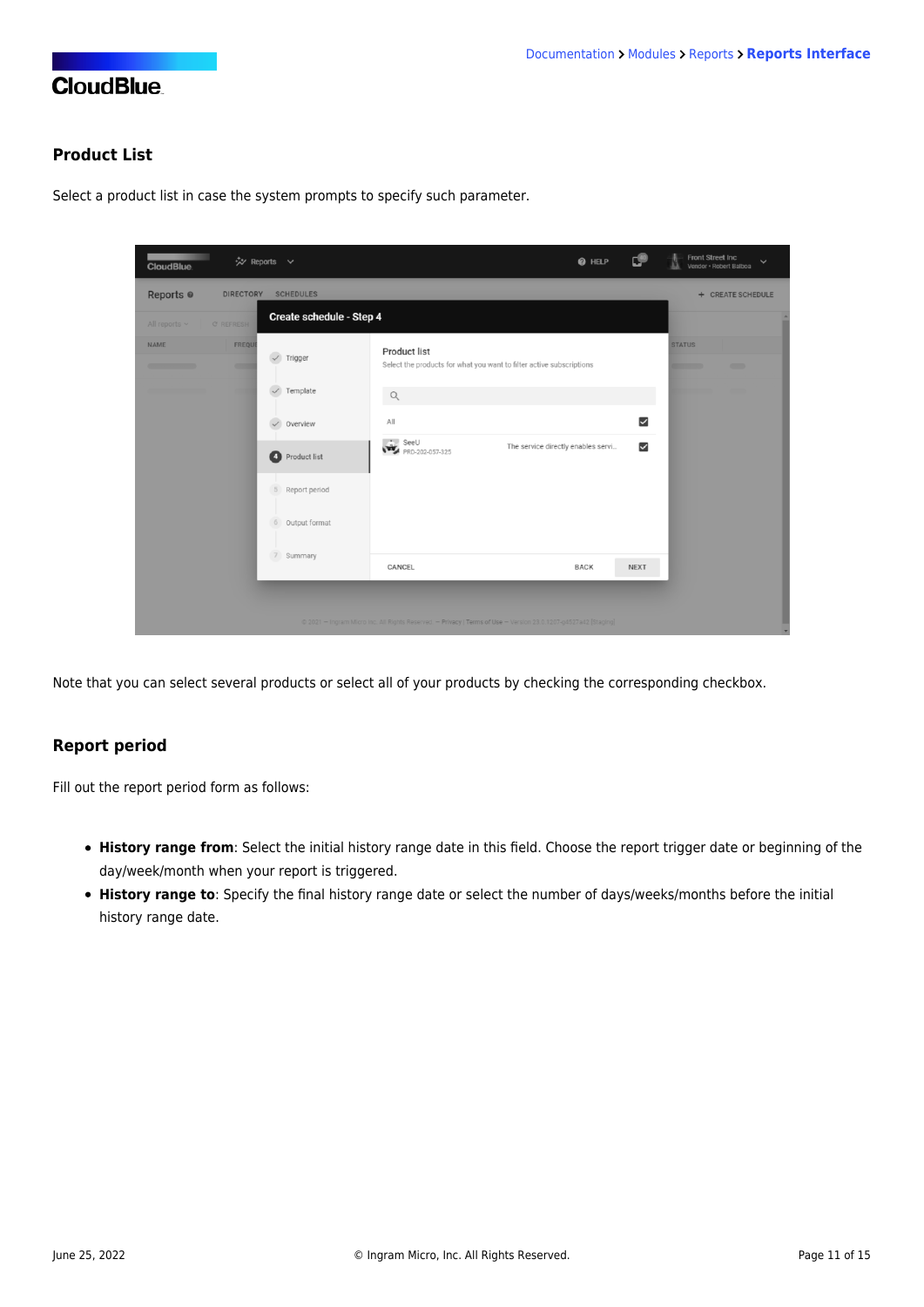| <b>CloudBlue</b>                                                                   | ☆ Reports ∨                                                                                                           | @ HELP                                                                                                                                                                                                                                                                                                                                                                         | Front Street Inc<br>$\checkmark$<br>Vendor · Robert Balboa |
|------------------------------------------------------------------------------------|-----------------------------------------------------------------------------------------------------------------------|--------------------------------------------------------------------------------------------------------------------------------------------------------------------------------------------------------------------------------------------------------------------------------------------------------------------------------------------------------------------------------|------------------------------------------------------------|
| Reports <sup>o</sup><br><b>DIRECTORY</b><br>All reports $\vee$<br><b>C REFRESH</b> | <b>SCHEDULES</b><br>Create schedule - Step 5                                                                          |                                                                                                                                                                                                                                                                                                                                                                                | + CREATE SCHEDULE                                          |
| <b>NAME</b><br><b>FREQUE</b><br><b>COM</b>                                         | $\sqrt{}$ Trigger<br>Template<br>Overview<br>$\checkmark$<br>Product list<br>6<br>Report period<br>Output format<br>6 | Report period<br>Provide the time period you are interest to know if subscriptions had usage reporting<br>History range from<br>When report is triggered<br>$\odot$<br>Beginning of the day when report is triggered<br>Beginning of the week when report is triggered<br>Beginning of the month when report is triggered<br>History range to<br>Exact date<br>2021-06-01<br>× | <b>STATUS</b><br>$\sim$                                    |
|                                                                                    | $\overline{7}$<br>Summary                                                                                             | CANCEL<br><b>BACK</b><br><b>NEXT</b><br>@ 2021 - Ingram Micro Inc. All Rights Reserved. - Privacy   Terms of Use - Version 23.0.1207-g4527a42 [Staging]                                                                                                                                                                                                                        |                                                            |

### **Output format**

Select XLSX, JSON or CSV as your report file output format.

| ☆ Reports ∨<br><b>CloudBlue</b>                                                                                                                              |                                                                                                                                       | $\bullet$ HELP | ۳      | Front Street Inc<br>$\checkmark$<br>Vendor · Robert Balboa |
|--------------------------------------------------------------------------------------------------------------------------------------------------------------|---------------------------------------------------------------------------------------------------------------------------------------|----------------|--------|------------------------------------------------------------|
| Reports <sup>o</sup><br><b>DIRECTORY</b><br><b>SCHEDULES</b><br>All reports $\times$<br><b>C REFRESH</b>                                                     | Create schedule - Step 6                                                                                                              |                |        | + CREATE SCHEDULE                                          |
| FREQUE<br><b>NAME</b><br>$\checkmark$<br>Trigger<br>œ<br>Template<br>$\checkmark$<br>Overview<br>Product list<br>Report period<br>$\bullet$<br>Output format | Output format<br>Export data in Microsoft Excel 2020 format.<br>С<br>Export data as JSON<br>С<br>$\circledcirc$<br>Export data as CSV |                |        | <b>STATUS</b><br>$\blacksquare$                            |
| 7 Summary                                                                                                                                                    | CANCEL<br>@ 2021 - Ingram Micro Inc. All Rights Reserved. - Privacy   Terms of Use - Version 23.0.1207-g4527a42 [Staging]             | <b>BACK</b>    | CREATE |                                                            |

In this case, system allow changing your output format from the Schedule Details screen.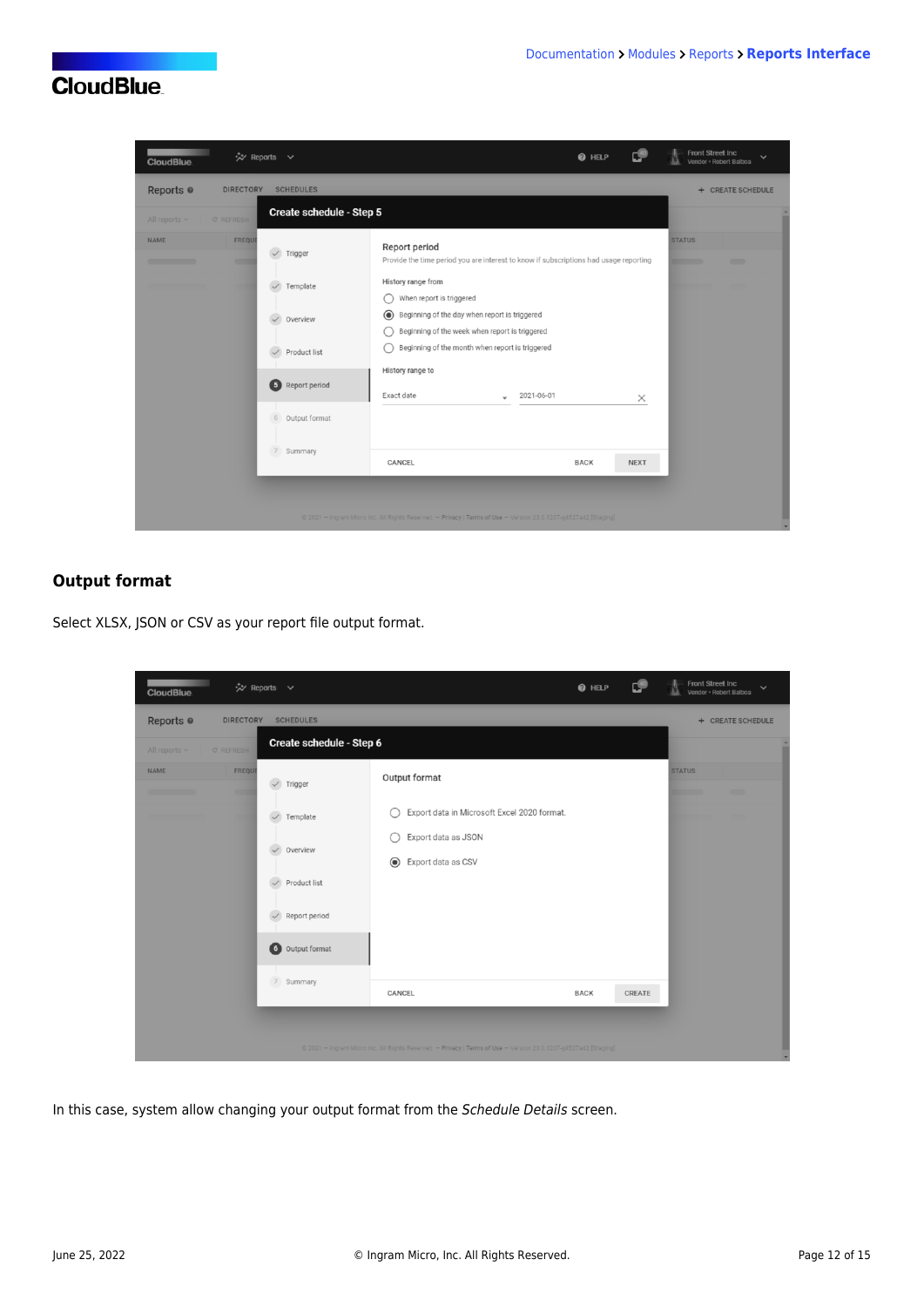### **Summary**

Once your reports schedule is successfully configured, the system provides your created schedule summary as the final step.

| <b>CloudBlue</b>                                                   | ☆ Reports ∨                   |                                                                                                                 |                                             | @ HELP               | ى     | Front Street Inc<br>$\checkmark$<br>Vendor · Robert Balboa |
|--------------------------------------------------------------------|-------------------------------|-----------------------------------------------------------------------------------------------------------------|---------------------------------------------|----------------------|-------|------------------------------------------------------------|
| Reports <sup>®</sup><br><b>DIRECTORY</b>                           | <b>SCHEDULES</b>              |                                                                                                                 |                                             |                      |       | + CREATE SCHEDULE                                          |
| All reports $\vee$<br><b>C REFRESH</b>                             | Create schedule - Step 7      |                                                                                                                 |                                             |                      |       | $10 -$<br>$1 - 1$ of $1 \leq$                              |
| NAME -<br><b>FREQUEI</b>                                           |                               | Summary                                                                                                         |                                             |                      |       | TATUS -                                                    |
| <b>Tutorial Schedule</b><br>Monthly<br>RS-9791-2903<br>$31st - Sa$ | $\sqrt{}$ Trigger             |                                                                                                                 | Tutorial Schedule                           |                      |       | ÷<br><b>B</b> Enabled                                      |
|                                                                    | $\checkmark$<br>Template      | Name                                                                                                            | RS-9791-2903                                | · Enabled            |       | $10 -$<br>$1 - 1$ of $1 \leq$                              |
|                                                                    |                               | Template                                                                                                        | Usage Per Subscription<br>RT-9474-6176-0095 |                      |       |                                                            |
|                                                                    | $\checkmark$<br>Overview      | Report format                                                                                                   | CSV                                         |                      |       |                                                            |
|                                                                    | $\checkmark$<br>Product list  |                                                                                                                 |                                             |                      |       |                                                            |
|                                                                    | Report period<br>$\checkmark$ |                                                                                                                 |                                             |                      |       |                                                            |
|                                                                    | Output format<br>$\checkmark$ |                                                                                                                 |                                             |                      |       |                                                            |
|                                                                    | $\bullet$<br>Summary          |                                                                                                                 |                                             | <b>GO TO DETAILS</b> | CLOSE |                                                            |
|                                                                    |                               | © 2021 - Ingram Micro Inc. All Rights Reserved. - Privacy   Terms of Use - Version 23.0.1207-g4527a42 [Staging] |                                             |                      |       |                                                            |

By default your report schedule is enabled. Turn the schedule off and on by clicking the vertical ellipsis (**⋮**) icon and using Disable/Enable options from the provided interface.

### **Schedule Details**

Click on the schedule name from the Schedules tab to access the **Schedule Details** screen.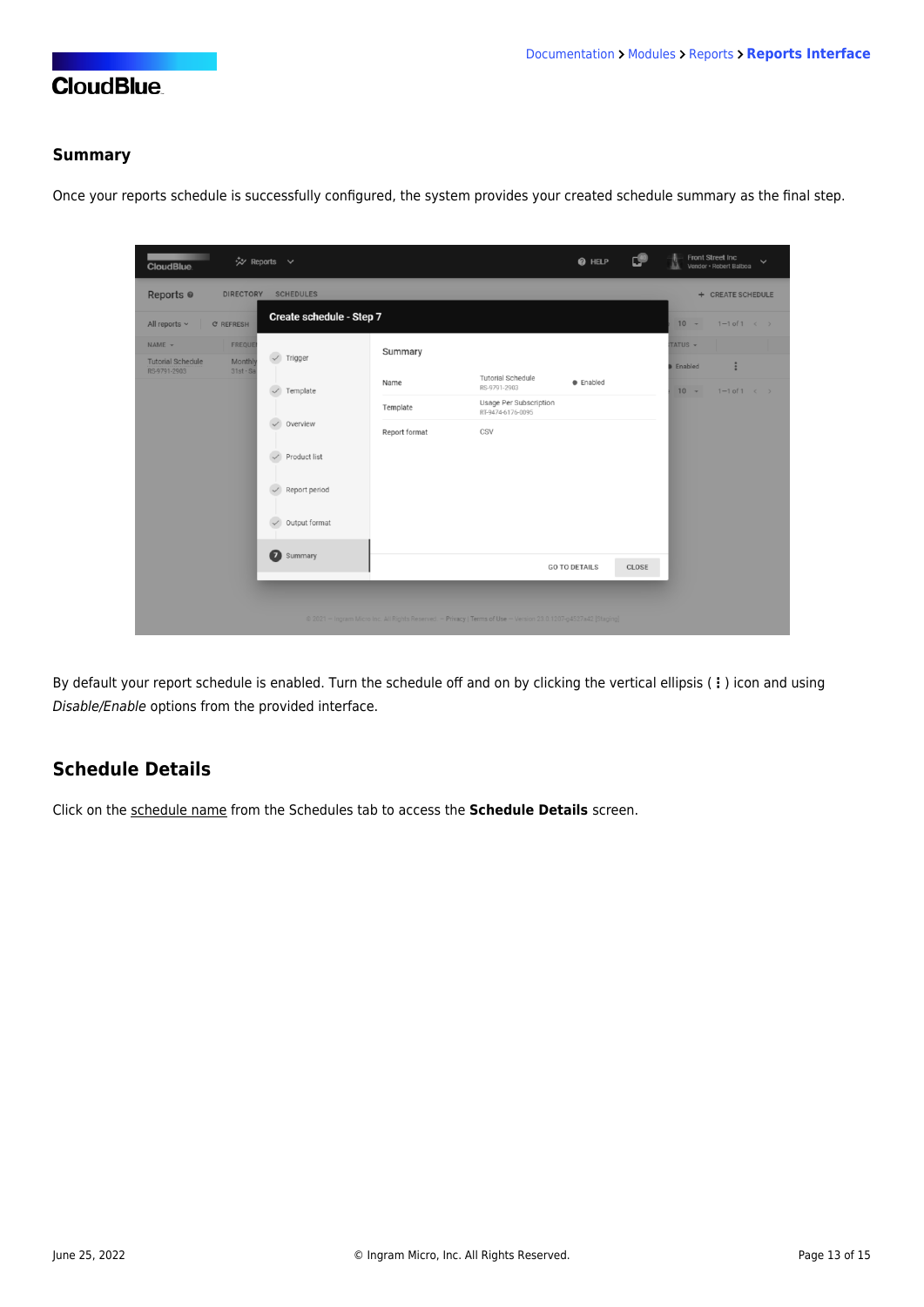L

Ī

| <b>CloudBlue</b>                                                                                        | ☆ Reports ∨                                                      |                                                                    |                                                                                                                 | @ HELP                  |                                 | Front Street Inc<br>Vendor · Robert Balboa                                                 |
|---------------------------------------------------------------------------------------------------------|------------------------------------------------------------------|--------------------------------------------------------------------|-----------------------------------------------------------------------------------------------------------------|-------------------------|---------------------------------|--------------------------------------------------------------------------------------------|
| Schedule Details @<br><b>O</b> TRIGGER NOW<br>$\leftarrow$<br>$\blacktriangleright$ EDIT<br>$\vdots$    |                                                                  |                                                                    |                                                                                                                 |                         |                                 |                                                                                            |
| Schedule<br>Name<br>Monthly<br>Tutorial<br>$31st \cdot Sa \cdot 9:00$<br>Schedule<br>PM<br>RS-9791-2903 | Status<br>· Enabled<br>$\mathbf 0$                               | Stats<br>Total<br>Average<br>$\begin{array}{c} 0 \\ 0 \end{array}$ | Template<br>Usage per subscription<br>RT-9474-6176-0095 ·<br>usage_in_subscription                              | Output<br>Format<br>CSV |                                 | CONVERSATION CO-463-683-108-515-041-755 ><<br>July 9, 2021                                 |
| GENERAL<br>PARAMETERS<br>Description<br>The following represents a tutorial report schedule.            | <b>REPORTS</b>                                                   |                                                                    |                                                                                                                 |                         |                                 | Robert Balboa<br>The schedule has been created.<br>11:00 AM                                |
| Created<br>07/09/2021 11:00 AM<br>Robert Balboa (UR-666-226-259)                                        | Updated<br>07/09/2021 11:00 AM<br>Robert Balboa (UR-666-226-259) |                                                                    |                                                                                                                 |                         |                                 |                                                                                            |
|                                                                                                         | ☆ Reports ∨                                                      |                                                                    | @ 2021 - Ingram Micro Inc. All Rights Reserved. - Privacy   Terms of Use - Version 23.0.1207-g4527a42 [Staging] | @ HELP                  | B I GD<br>Write a message<br>г. | $\rightarrow$<br><b>Front Street Inc</b><br>$\checkmark$                                   |
| <b>CloudBlue</b><br>Schedule Details @<br>$\leftarrow$                                                  |                                                                  |                                                                    |                                                                                                                 |                         |                                 | Vendor · Robert Balboa<br><b>O</b> TRIGGER NOW<br>$\blacktriangleright$ EDIT<br>$\ddot{.}$ |
| Schedule<br>Name                                                                                        | Status                                                           | Stats                                                              | Template                                                                                                        | Output                  |                                 | CONVERSATION CO-463-683-108-515-041-755 ><                                                 |
| Monthly<br>Tutorial<br>$31st - Sa - 9:00$<br>Schedule<br>PM<br>RS-9791-2903<br>GENERAL<br>PARAMETERS    | · Enabled<br>$\mathbb O$<br><b>REPORTS</b>                       | Total<br>Average<br>$\mathbb O$                                    | Usage per subscription<br>RT-9474-6176-0095 ·<br>usage_in_subscription                                          | Format<br>CSV           |                                 | July 9, 2021<br>Robert Balboa<br>The schedule has been created.                            |
|                                                                                                         |                                                                  |                                                                    |                                                                                                                 |                         |                                 | 11:00 AM                                                                                   |
| NAME<br>Product list                                                                                    | TYPE<br>Product                                                  | VALUE<br>All Products                                              |                                                                                                                 |                         |                                 |                                                                                            |
| product<br>Report period<br>period                                                                      | Date Range                                                       |                                                                    | From 05/31/2021 8:00 PM to the start of the day when report is executed                                         |                         |                                 |                                                                                            |
|                                                                                                         |                                                                  |                                                                    |                                                                                                                 |                         | B I GD<br>Write a message.      |                                                                                            |

@ 2021 - Ingram Micro Inc. All Rights Reserved. - Privacy | Terms of Use - Version 23.0.1207-g4527a42 [Staging]